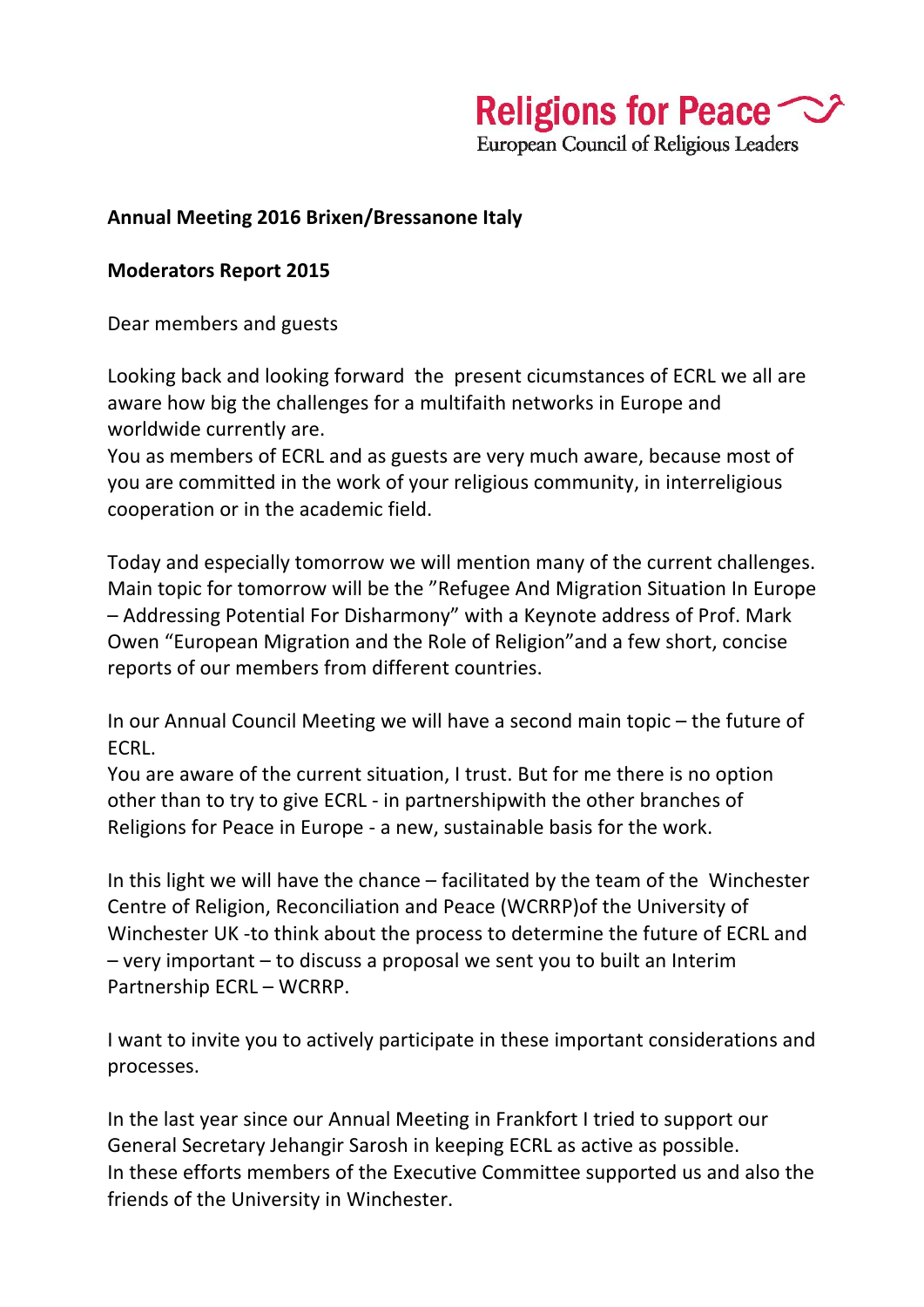I want to thank especially Jehangir. We met times in our ExComm Meetings or in London, but usually we are in contact on Skype with each other sometimes three or four times in a day.

Often it felt as if we were fulltime volunteers.

Thank you, Jehangir, for your great commitment and for your open and friendly cooperation.

As moderator I get quite a lot of invitations to participate in various events in Europe and I was able to attend some in Paris, Prishtina, Bruxelles, with OSCE/ODIHR in Vienna and Vinnitsa/Ukraine and other places.

The interest in a platform like the ECRL is large, but our resources to respond are very limited. We will return to this later.

In my report I would like to share with you three information:

## **Sustainable development goals**

On September 2015 the nations of the world have adopted in a special UN Assembly 17 Sustainable Development Goals (SDGs). These goals are for everyone on earth.

They aim to end poverty and hunger; ensure clean water, affordable energy, health care and education for all; protect the world's ecosystems and shift to a sustainable use of the earth's resources; and build more inclusive, just and peaceful societies.

Religion for Peace International and our NYC Headquarter was involved in this project and we as members of the World Council signed a declaration where it says: 

We enthusiastically urge the implementation of the SDGs and the embrace of *the unifying concept of "sustainable development."* Together, they are critical for *the progress of all peoples. They make it clear that "social inclusion" and* "environmental sustainability" are integral to development.

As we religious representatives commit to help implement the SDGs, we call *upon:* 

All peoples to adopt the values and cultivate the virtues of sustainable development in their personal and professional lives;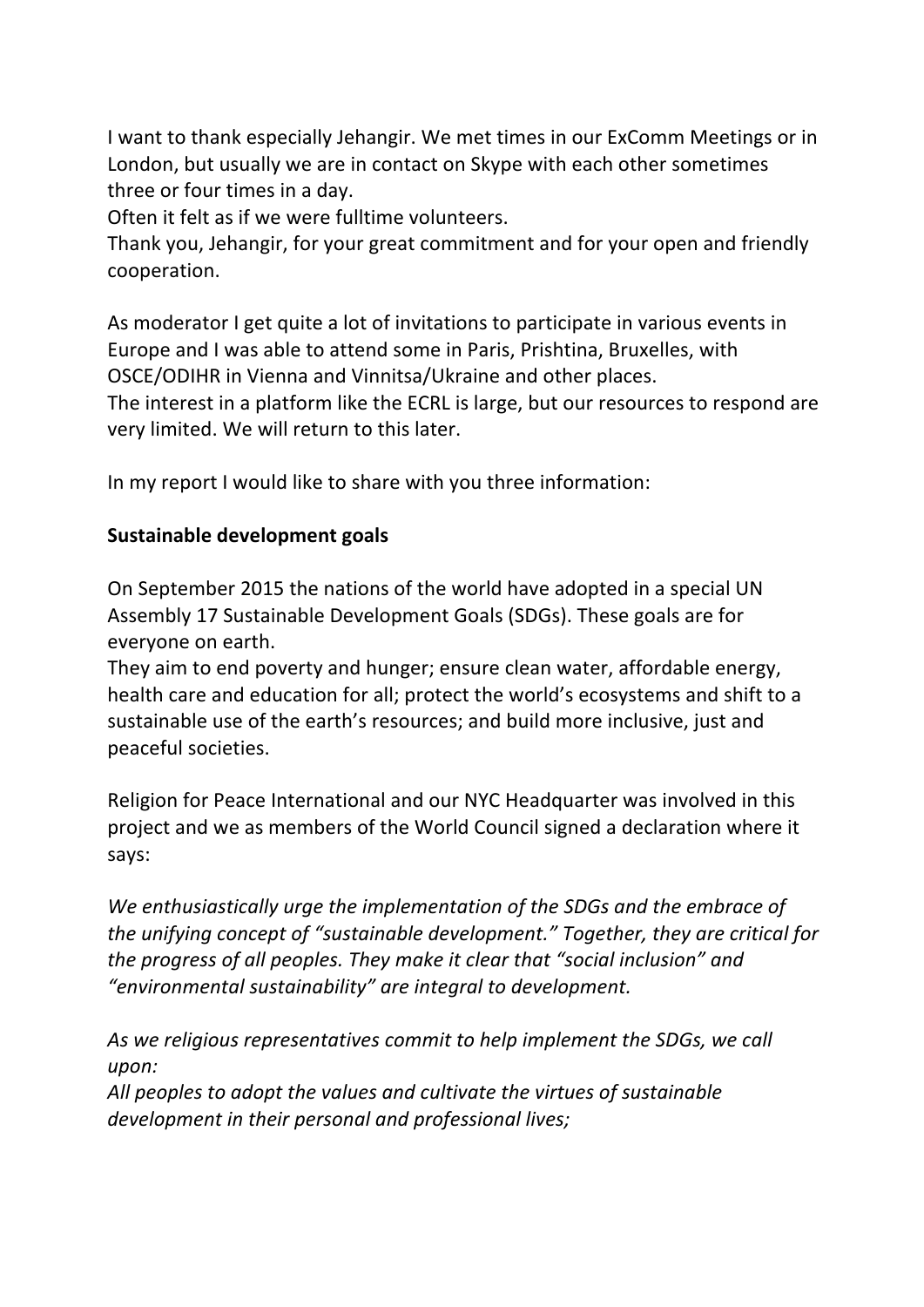*Religious communities and each religious believer to support the SDGs through* action, education and advocacy and to help build the trust that can support *collaboration for sustainable development.*

I want to remind us of this important document and encourage us to deal with it as ECRL. We have so many fields of "Common action".

- 1. **Poverty End poverty in all its forms everywhere**<sup>[20]</sup>
- 2. **Food** End hunger, achieve food security and improved nutrition and promote sustainable agriculture<sup>[21]</sup>
- 3. **Health** Ensure healthy lives and promote well-being for all at all ages<sup>[22]</sup>
- 4. **Education** Ensure inclusive and equitable quality education and promote lifelong learning opportunities for all<sup>[23]</sup>
- 5. **Women** Achieve gender equality and empower all women and girls<sup>[24]</sup>
- 6. Water Ensure availability and sustainable management of water and sanitation for all<sup>[25]</sup>
- 7. **Energy** Ensure access to affordable, reliable, sustainable and clean energy for all $\frac{[26]}{[26]}$
- 8. **Economy** Promote sustained, inclusive and sustainable economic growth, full and productive employment and decent work for all<sup>[27]</sup>
- 9. **Infrastructure** Build resilient infrastructure, promote inclusive and sustainable industrialization and foster innovation<sup>[28]</sup>
- 10. **Inequality** Reduce inequality within and among countries  $\frac{291}{29}$
- 11. Habitation Make cities and human settlements inclusive, safe, resilient and sustainable<sup>[30]</sup>
- 12. **Consumption** Ensure sustainable consumption and production patterns $^{[31]}$
- 13. **Climate** Take urgent action to combat climate change and its impacts<sup>[32]</sup>
- 14. Marine-ecosystems Conserve and sustainably use the oceans, seas and marine resources for sustainable development $^{[33]}$
- 15. **Ecosystems** Protect, restore and promote sustainable use of terrestrial ecosystems, sustainably manage forests, combat desertification, and halt and reverse land degradation and halt biodiversity loss  $[34]$
- 16. Institutions Promote peaceful and inclusive societies for sustainable development, provide access to justice for all and build effective, accountable and inclusive institutions at all levels<sup>[35]</sup>
- 17. Sustainability Strengthen the means of implementation and revitalize the global partnership for sustainable development<sup>[36]</sup>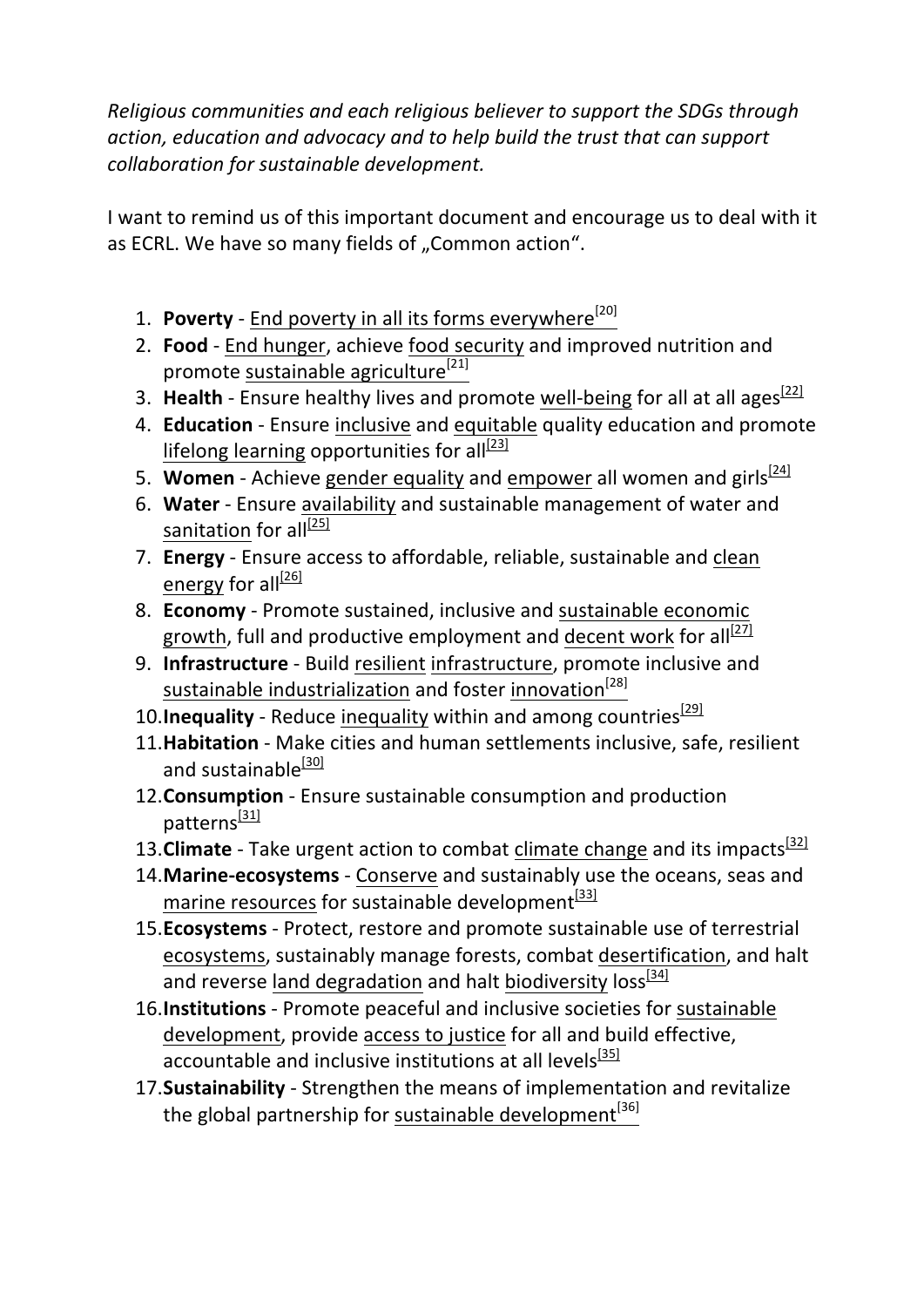### **Project Berlin – London – Paris**

Last year I met in Berlin the commissioner for churches, religion and philosophical communities of the Lord Mayor of Berlin and other responsible persons.

We talked about the situation in major European cities with a high religious diversity, there are numerous initiatives and institutions that seek to improve the coexistence of faithful or devotees from different religions and denominations.

The starting positions in many cities are comparable.

Big cities in Europe are "a laboratory situation for intercultural and interreligious life".

Despite this comparability an exchange is still missing about what happens in the other cities with regard to interreligious dialogues and interreligious cooperation and what has been successfully implemented.

We drafted in Berlin a proposal that an exchange experience and knowledge of relevant protagonists of European metropolitan areas is required. In the long term the target group of such exchange could consist of protagonists of interfaith institutions, of people who are responsible for the relationship with the governments and government representatives responsible for the relations with religious communities.

The object of a mutual exchange would be the information of best practice and questions such as

- What are the (common/significant challenges?
- Which approaches, strategies and concrete measures have proved effective?
- Which approaches have proved to be not effective?

ECRL would be the inviting platform, working together with the relevant partners and their support in Berlin, London and possibly Paris. Berlin is ready to invite for a small "nucleus-circle" to prepare the project.

Jehangir Sarosh will tell us in his report how his contacts in London went on.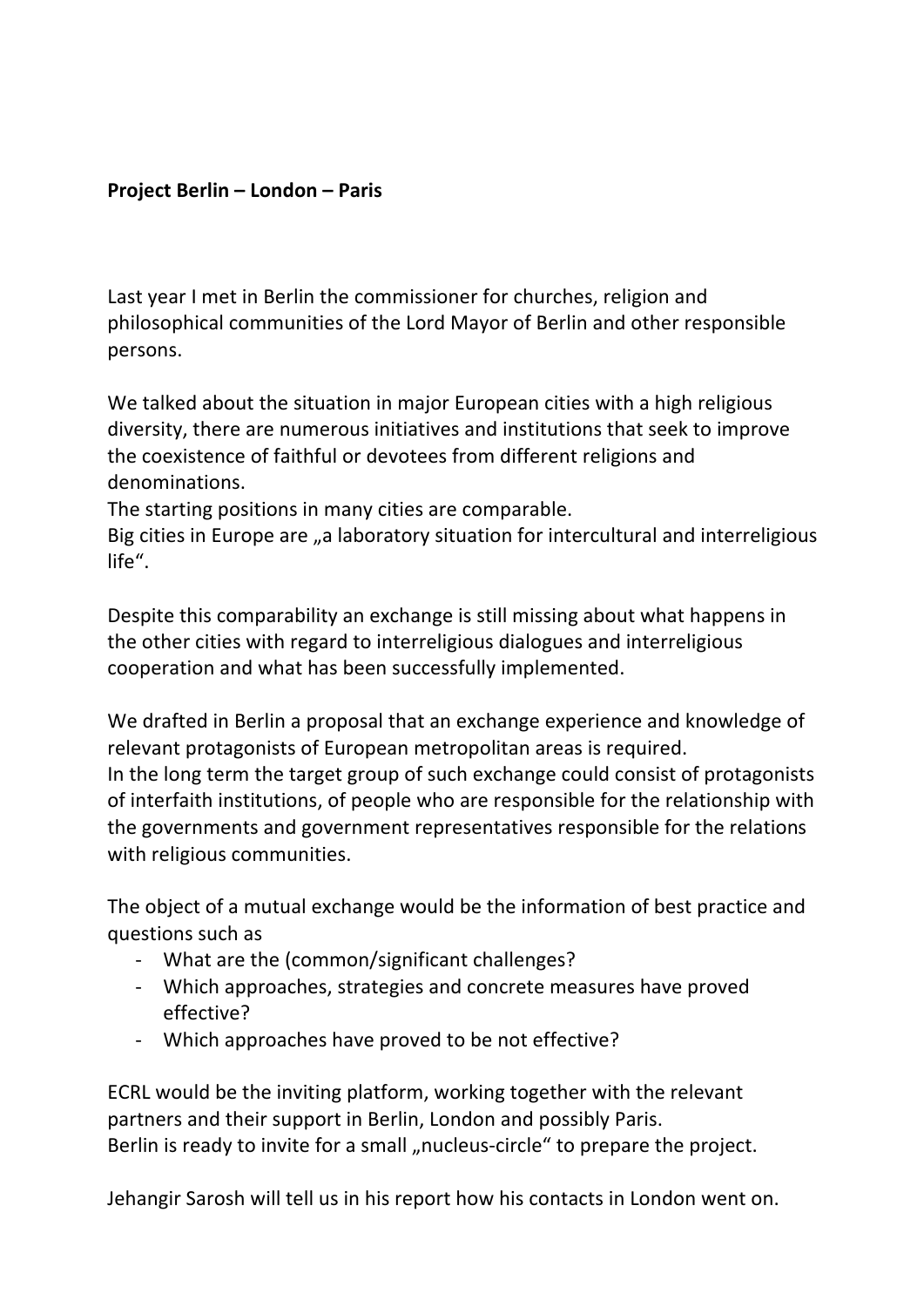It is still a work in progress and I am convinced that it will be important.

## **Reformation Jubilee 2017**

Next year, 2017, will be the anniversary 500 years of Reformation. Reformation started as re-formation of the one Christian church on several places in Europe during 100 years and is still on going.

One of the symbolic days is October 31 1517 when Luther put his 95 thesis to reform and renew the Christian church to the church door in Wittenberg. That's why 2017 will be an important and a worldwide Jubilee.

In Europe 65 cities which are important for Reformation will organize big events, theological and cultural events.

The Anniversary of Reformation will be an on going one. In Switzerland e.g. 2019 is very important when Reformation started in Zurich with Zwingli and a bit later in Geneva with Calvin.

One big event in Germany will be the Protestant Kirchentag in May 2017 with together a million participants and a World Reformation Exhibition in Wittenberg.

Reformation had a big historical, cultural, theological, social and economical influence worldwide.

But I am convinced that Reformation, on-going Reformation, is not only an important protestant issue.

Life needs Re-formation, our personal and social life, but also religions need Reformation in the sense going back to the roots and thinking about what Religion and Faith mean today for every human being and for our religious community. Last week Protestant leaders at the Protestant Media Days in Berlin pointed out, that the Reformation anniversary 2017 is also to stimulate the dialogue with other religions.

My dream is that the Religious Leaders from different traditions in ECRL could think about Re-formation in our own tradition and taking the impulses from the Reformation Jubilee 2017 for this.

In the ExComm in Zurich last year we had a short discussion about what the Christian Reformation was and is. Our friends from other traditions were very interested to hear more about.

And we as Christians and Protestants we are interested to hear about Re-Formation  $-$  semper reformanda  $-$  on the basis of the scriptures and traditions in your community.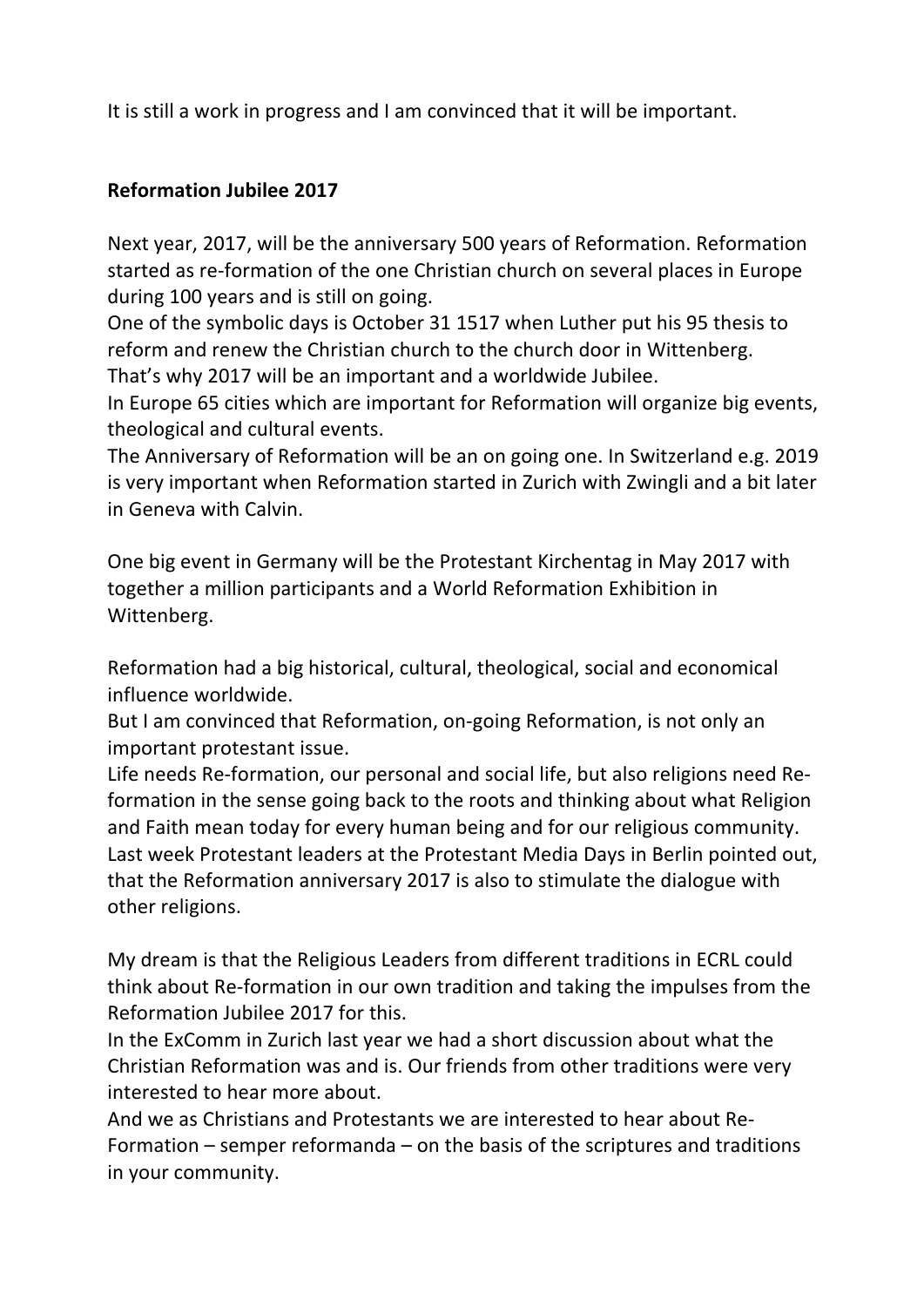Tomorrow Dr. Detlef Görrig, the commissioner of EKD for interreligious dialogue, will be with us and I would like to ask him for any information about the presence of the interreligious partners and the dialogue at the Reformation Anniversary and the Protestant Kirchentag next year.

And maybe some of you from different traditions are also interested to think about a small project or a small conference with participants of different traditions next year to share our thoughts and experiences about Re-formation,

#### **Some Activities Moderator ECRL 2015**

**January 20-22 Paris** Restructuring Working Group ECRL

**March 1-4 Paris** Restructuring Working Group ECRL

**April 30-Mai 2 London** Meetings

**Mai 10-13 Frankfurt** Annual Meeting ECRL

**Mai 28-30 Prishtina, Kosovo** International Interfaith Conference Ministry of Foreign Affairs

« Interfaith Dialogue in time of Social Media : Enabling Agents of Change, Countering Violent Extremism and Hate Speech »

#### **June 3 Bruxelles**

The Intergroup of Religion or Belief and Religious Tolerance (FoRB & RT) of the European Parliament

« The State of Freedom of Religion or Belief in the World »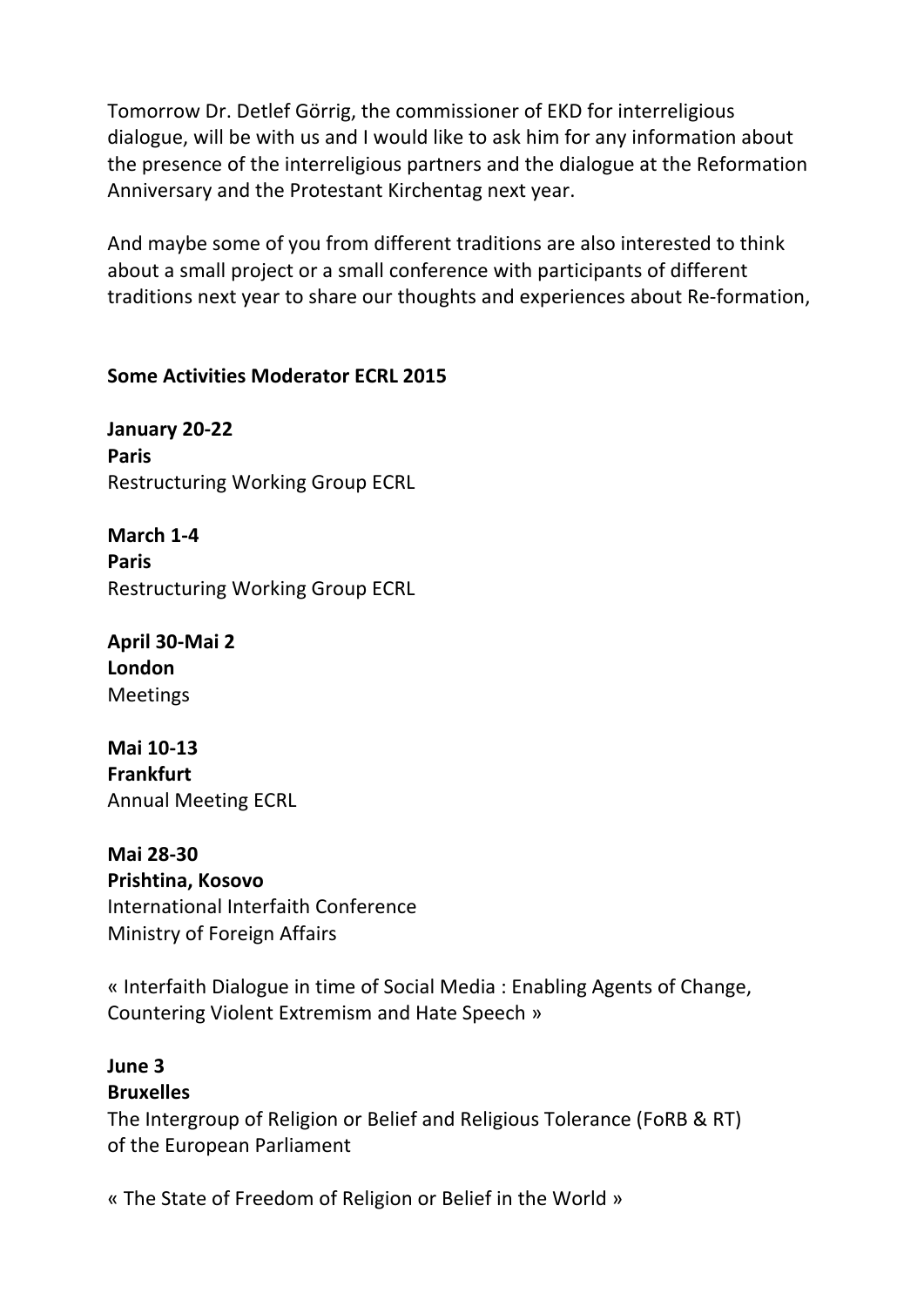**June 14-17 Paris** Kaiciid Vienna Seminary

"United Against Violence in the Name of Religion: How do Freedom of Religion and Freedom of Expression Coexist?"

**July 2-4 Vienna** OSCE/ODIHR Second Supplementary Human Dimension Meeting (SHDM II)

« Freedom of Religion or Belief, Fostering Mutual Respect and Understanding

**August 17-19 Vinnitsa, Ukraine** OSCE/ODIHR Project on "Promoting Security for Religious Communities and Others in the Regions of Ukraine" Regional Roundtable Vinnitsa

« Dialogue for Civil Society, Religious or Belief Communities, local/regional Authorities, Representatives of the Human Rights Commissioner's Office, international and national Experts and Others »

**October 18-20 Zurich** Meeting ECRL ExComm

**October 21-22 Hannover** Meetings with Kirchenamt EKD

**November 2-4 Berlin** Meetings with The Commissioner for Churches, Religions and Weltanschauungen - Senate Chancellery - Cultural Affairs of The Governing Mayor of Berlin

**December 2-5**